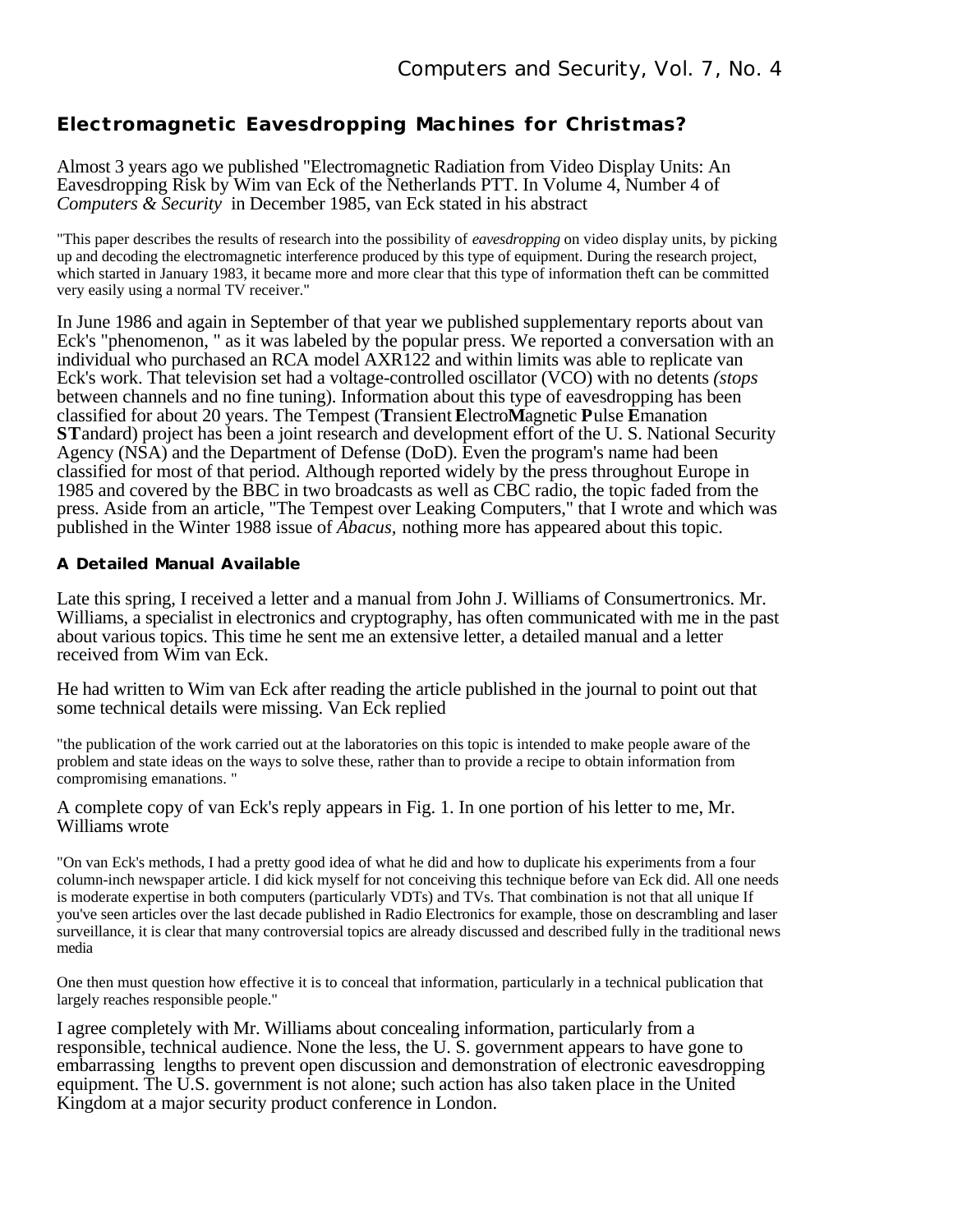| St. Paulusstrant 4                                                                                                                                     |                                               |                 |
|--------------------------------------------------------------------------------------------------------------------------------------------------------|-----------------------------------------------|-----------------|
| 2264 XZ Leidschendern                                                                                                                                  |                                               |                 |
| Telephone + 31 70 43 56 02<br>Telex 31236 and nl                                                                                                       |                                               |                 |
| Postal giro 2445                                                                                                                                       |                                               |                 |
| Telefax + 31 70 43 64 77                                                                                                                               |                                               |                 |
|                                                                                                                                                        |                                               |                 |
| Mailing address:                                                                                                                                       |                                               |                 |
| <b>PTT Dr. Neher Laboratories</b><br>P.O. Box 421                                                                                                      | Consumertronics Co.                           |                 |
| 2260 AK Leidschendam                                                                                                                                   | Attn. Mr. John J. Williams<br>P.O. Drawer 537 |                 |
| The Natherlands                                                                                                                                        | Alamagordo, NN 88310                          |                 |
|                                                                                                                                                        | $U - S - A -$                                 |                 |
|                                                                                                                                                        |                                               |                 |
| Your raference<br>Letter of date                                                                                                                       | PTT reference                                 | Telephone       |
| March 28 1988                                                                                                                                          | 694/RE/174                                    | +31 70 43 55 91 |
| Enclosures                                                                                                                                             |                                               |                 |
|                                                                                                                                                        |                                               | April 8, 1988   |
|                                                                                                                                                        |                                               |                 |
| R٥<br>Compromising emanation from VDTs                                                                                                                 |                                               |                 |
| Dear Sir,                                                                                                                                              |                                               |                 |
|                                                                                                                                                        |                                               |                 |
| Thank you for your comments on my work on compromising emanations.                                                                                     |                                               |                 |
| Due to your work in this area you have found out some of the intentional<br>incompleteness in my publications. As you will understand publication of   |                                               |                 |
| the work carried out at the laboratories on this topic is intended to                                                                                  |                                               |                 |
| make people aware of the problems and state ideas on the ways to solve                                                                                 |                                               |                 |
| these, rather than to provide a receipe to obtain information from                                                                                     |                                               |                 |
| compromising emanations.                                                                                                                               |                                               |                 |
|                                                                                                                                                        |                                               |                 |
| I do not agree with your qualification of my publication as 'misleading'.<br>It is common practice not to give full designs of equipment in scientific |                                               |                 |
| papers, especially in this case, where people may be interested in                                                                                     |                                               |                 |
| obtaining data on 'how to do it'.                                                                                                                      |                                               |                 |
| Of course half the information on the acreen may be lost during                                                                                        |                                               |                 |
| reconstruction of the data due to the interlaced TV screen build up. It                                                                                |                                               |                 |
| does affect the readability of the acreen, but does not affect the<br>results of the test on whether or not the data may be reconstructed.             |                                               |                 |
|                                                                                                                                                        |                                               |                 |
| You are right in your conclusion regarding the ability of a TV receiver                                                                                |                                               |                 |
| to clearly display the signals from monitors with a higher resolution.                                                                                 |                                               |                 |
| Our interest though was mainly focused on simple means to obtain data                                                                                  |                                               |                 |
| from emanations from equipment. Of course we have looked into the                                                                                      |                                               |                 |
| possibility of also reading information from other sources at a later<br>stage, using more sophisticated equipment, aiming for a measurement           |                                               |                 |
| method, not aiming for data-reconstruction itself. Struck by the effect                                                                                |                                               |                 |
| of the first publications PTT management has classified all information                                                                                |                                               |                 |
| on these further developments and therefore I am not in the position to                                                                                |                                               |                 |
| give you further decails.                                                                                                                              |                                               |                 |
| The methods we use for the testing of VDTs are internal PTT measuring                                                                                  |                                               |                 |
| methods and are not for publication. In my view you can easily develop your                                                                            |                                               |                 |
| own methods based on your own experiences. The only thing a measuring                                                                                  |                                               |                 |
| procedure should be based upon is giving the user of the tested equipment                                                                              |                                               |                 |
| an idea of the vulnerability to eavesdropping of this kind (as you know<br>there are many other ways to obtain information besides this specific kind  |                                               |                 |
| of eavesdropping).                                                                                                                                     |                                               |                 |
|                                                                                                                                                        |                                               |                 |
| I hope I have informed you sufficiently,                                                                                                               |                                               |                 |
|                                                                                                                                                        |                                               |                 |
| With regards,                                                                                                                                          |                                               |                 |
|                                                                                                                                                        |                                               |                 |
|                                                                                                                                                        |                                               |                 |
|                                                                                                                                                        |                                               |                 |
| Tim van Eck                                                                                                                                            |                                               |                 |
|                                                                                                                                                        |                                               |                 |
| Fig. 1.                                                                                                                                                |                                               |                 |
|                                                                                                                                                        |                                               |                 |
|                                                                                                                                                        |                                               |                 |

In the States, for example, an exhibitor planning to demonstrate such equipment and protective measures developed by that company, withdrew from an exhibition of the Computer Security Institute in November 1986. At another professional conference, a demonstration and paper by Wang Research Laboratories (Wang is the largest producer of Tempest equipment) was canceled because NSA stepped in and classified the speech just before it was to be given. At Interface '87, a company canceled its seminar, "How Computer Security Can Be Compromised," demonstrating passive eavesdropping techniques, noting that it was done at the request of NSA.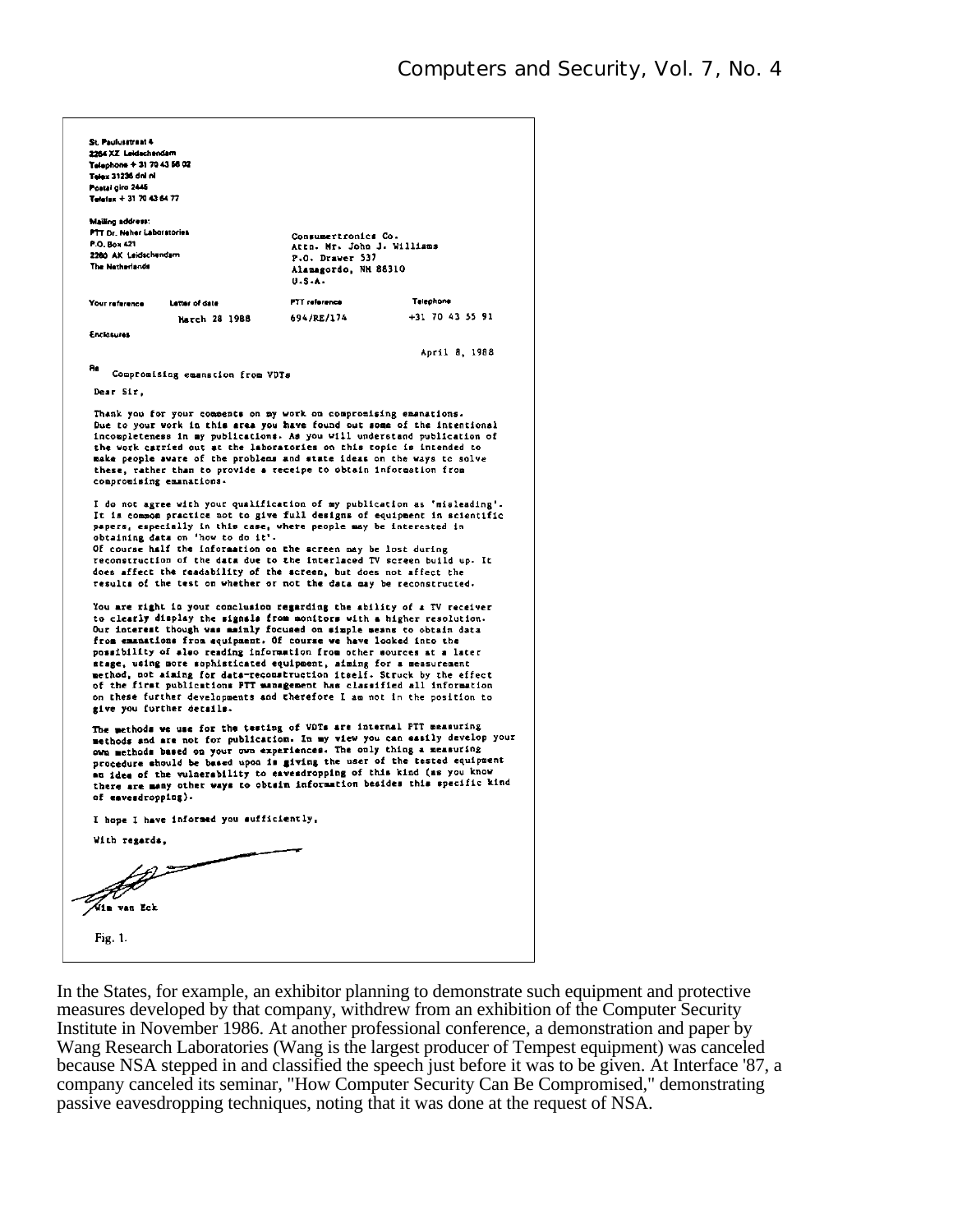**Two Details NOT Included by van Eck**

In preparing the original copy of the van Eck paper, one element had not been included since he did not wish to reveal the electronic circuitry. Another omission was made when we did the final editing since we too felt that full data should not be disclosed.

Mr. Williams pinpoints these two details in his manual,*"Beyond van Eck Phreaking".* The two major obstacles to good van Eck TV reception he noted are: (a) TV receiver tuning and (b) replacement of the synchronization signal.

His manual notes that "since the placement of the optimum video signal lobe to attack will likely occur between VHF channels, to minimize interference between two powerful adjacent TV stations, the need to fine tune between stations is important. Most  $\overline{\text{IV}}s$  have this feature, but the best way is to use a VCR, a home video recorder."

He also notes that "many VDTs are based upon the same principle as European black-and-white TVs (not commonly available in the United States). These TVs can sometimes be tuned to generate nearly the same frequency with their internal free-running synchronization oscillators as the VDT being monitored. . . Using TVs of this type can make remote eavesdropping on VDTs virtually a breeze."

Mr. Williams also provides the reader of his manual with a comprehensive schematic diagram, including the microchips and their names, to build the external synchronization unit. This had purposely been left out of van Eck's paper. The manual also includes the necessary formulae to adjust horizontal and vertical frequencies.

Also missing from the van Eck paper was information about interfacing the external synch unit and the TV receiver. These are provided in the manual as shown in Fig. 2.



## **Evaluation of the Threat**

Electromagnetic eavesdropping is currently *not* a major threat in computer security. It is a time consuming and costly procedure, particularly if one wishes to obtain clean screen reproductions.

Contrary to general belief, this operation does not require having a person sit for hours and/or days peering at the interceptor's monitor**.** Once the unit has been "sighted" on its target, it can be left